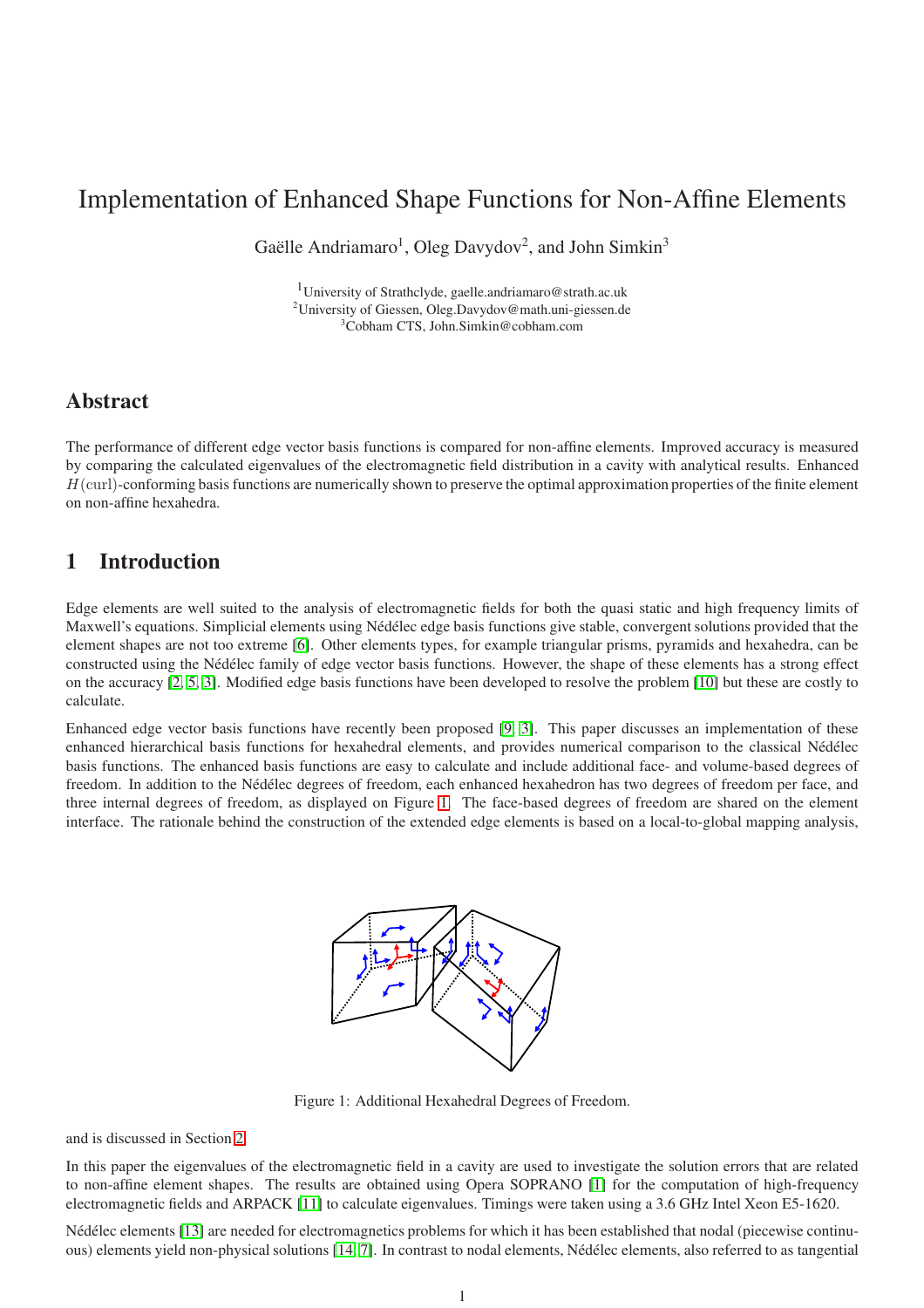elements, are characterized by tangential continuity across the elements interface and as such, provide the natural framework for solving finite element discretizations of variational problems in electromagnetics (cf. [\[4,](#page-5-5) [15,](#page-6-6) [12\]](#page-6-7) and the references therein).

Finite elements are typically constructed on a so-called *reference element* with ideal symmetry properties, such as a unit cube or a symmetric pyramid. The global finite elements are then generated by applying appropriate differential mappings and enforcing suitable continuity conditions accross the elements interface. Affine elements are obtained by affine transformations of reference elements with a constant Jacobian. On fully affine meshes, Nédélec elements of order  $r$  are proved to yield an optimal convergence rate in  $H$ (curl)-norm [\[8\]](#page-6-8).

This optimality is lost when the elements do not tend to an affine mesh, as the mesh is refined. In order to retain the optimal approximation properties on non-affine meshes, the Nédélec shape functions need to be augmented  $[9, 3]$  $[9, 3]$ . The purpose of this work is to demonstrate the effectiveness of the enhanced edge elements on non-affine meshes.

This paper is organized as follows. The theoretical conditions for optimal accuracy and the motivation behind the extension of the Nédélec are discussed in Section [2.](#page-1-0) In order to enforce  $H(\text{curl})$ -conformity, the extended finite element space must be tangentially continuous, which is done by adopting a unique *global* orientation of the shape functions whose tangential components do not vanish on the elements interface. The enhanced edge elements include additional face-based degrees of freedom with non-zero tangential components across the element's faces. An easy and efficient solution for addressing the nontrivial orientation of these additional face-based degrees of freedom is discussed in Section [3.](#page-2-0) Section [4](#page-3-0) contains numerical simulations which compare the performance of the enhanced edge elements with that of the Nédélec elements. The main results are summarized in Section [5.](#page-5-6)

## <span id="page-1-0"></span>2 Rationale



<span id="page-1-1"></span>Figure 2: Local-to-Global Mapping.

As mentioned previously, finite elements are typically constructed from a reference element by means of appropriate differential mappings. Assuming that the reference element  $\hat{K}$  and the physical element K are related by a diffeomorphism  $\Phi$  such that  $\Phi(\hat{K}) = K$  (as shown on Figure [2](#page-1-1) for a non-affine quadrilateral), then the vector fields are related by the  $H$ (curl)*-conforming transform* [\[2,](#page-5-1) Equation (1.3)]:

<span id="page-1-2"></span>
$$
\hat{\mathbf{A}}(\hat{\mathbf{x}}) = d\Phi(\hat{\mathbf{x}})^{\mathrm{tr}} \mathbf{A}(\mathbf{x}),
$$

or, alternatively,

$$
\mathbf{A}(\mathbf{x}) = d\Phi(\hat{\mathbf{x}})^{-tr}\hat{\mathbf{A}}(\hat{\mathbf{x}}),\tag{1}
$$

where  $(\cdot)^{tr}$  denotes the transpose operator, and d $\Phi$  represents the Jacobian matrix of the transformation.

In order to maintain an optimal approximation in  $H$ (curl)-norm, the key idea used in [\[3\]](#page-5-3) consists in determining which functions need to be added on the reference element, for the Nédélec space to be spanned by the shape functions on the physical element. More precisely, for a given polynomial order  $r$ , the vector field  $A$  in Equation [\(1\)](#page-1-2) is successively substituted with Nédélec polynomials of order r, which, combined with the fact that  $\Phi$  is a generic non-affine map (trilinear diffeormorphism for hexahedra), yields an extended edge element space for non-affine geometries. In the lowest-order case, the enhanced hexahedral element has two additional degrees of freedom per face, plus three volume-based degrees of freedom, as illustrated on Figure [1.](#page-0-0) Using an alternative approach based on the de Rham diagram and the optimal  $L^2$ -approximation of curl( $A$ ) in  $H(\text{div})$ , Falk *et al* [\[9\]](#page-6-1) construct the same hexahedral basis for the lowest-order case.

On the reference hexahedron  $\hat{K} := [0,1]^3$ , the additional lowest-order volume-based shape functions have the following form:

<span id="page-1-3"></span>
$$
\begin{aligned}\n\hat{\mathbf{E}}_{\hat{x}}^{\mathbf{v}} &= \hat{y}(1-\hat{y})\hat{z}(1-\hat{z})\hat{\mathbf{e}}_{\hat{x}},\\ \n\hat{\mathbf{E}}_{\hat{y}}^{\mathbf{v}} &= \hat{z}(1-\hat{z})\hat{x}(1-\hat{x})\hat{\mathbf{e}}_{\hat{y}},\\ \n\hat{\mathbf{E}}_{\hat{z}}^{\mathbf{v}} &= \hat{x}(1-\hat{x})\hat{y}(1-\hat{y})\hat{\mathbf{e}}_{\hat{z}},\n\end{aligned} \tag{2}
$$

where  $\hat{\mathbf{e}}_{\hat{x}}$  denote the unit vector along the  $\hat{x}$ -axis. The symbols in the last two equations are defined in a similar way. In the above equation, note that  $\beta_{f_1,\hat{y}} := \hat{y}$  and  $\beta_{f_2,\hat{y}} := 1 - \hat{y}$  are parametrizations of the two faces of  $\hat{K}$  which are orthogonal to the  $\hat{y}$ -axis. By definition, the parameter  $\beta_f$  associated with a face f orthogonal to the  $\hat{x}_i$ -axis is either of the form  $\beta_f := \hat{x}_i$  or  $\beta_f := 1 - \hat{x}_i$ ,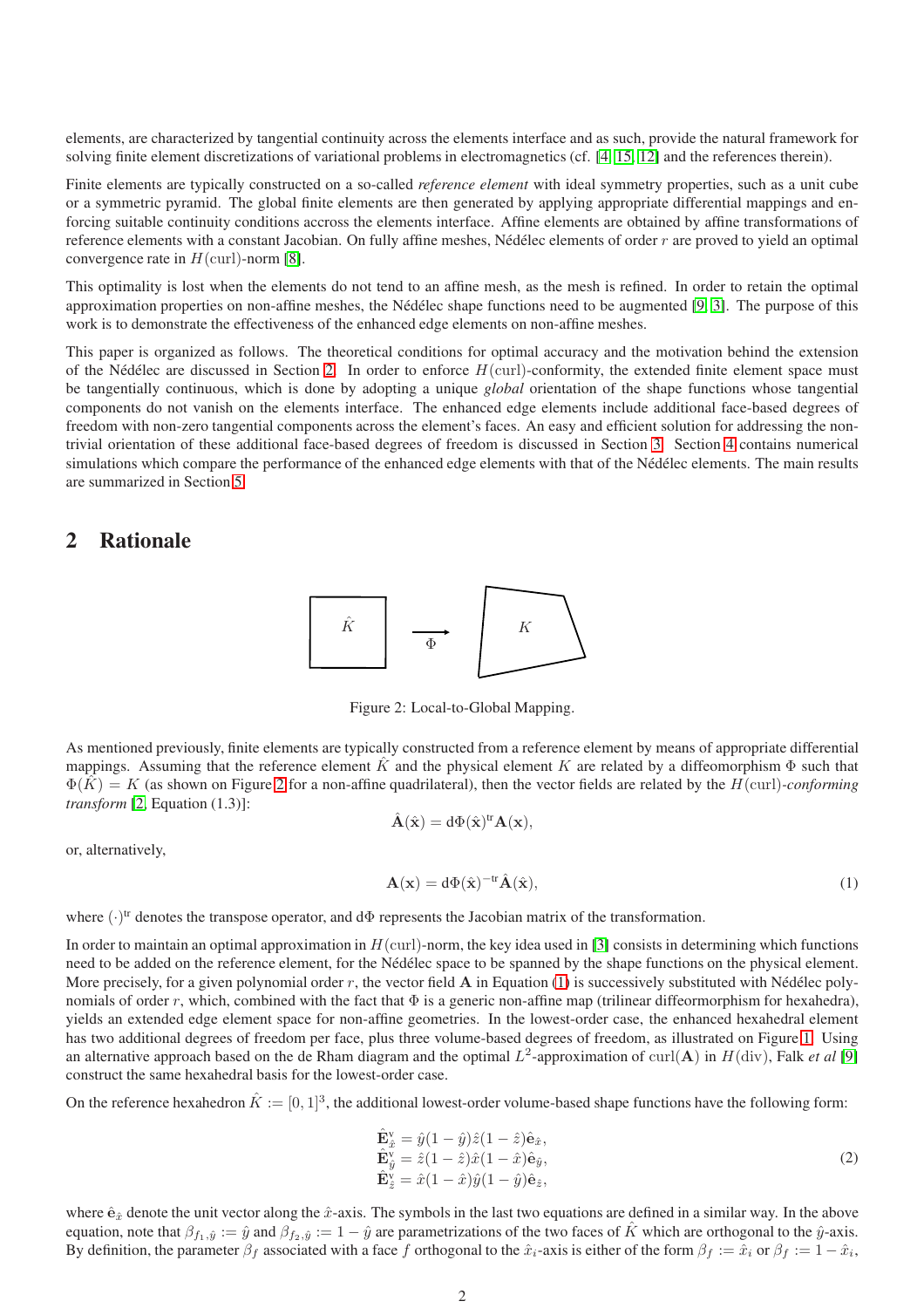and defined in such a way that  $\beta_f |_f \equiv 0$ . It thus follows that the volume-based shape functions defined in Equation [\(2\)](#page-1-3) have vanishing tangential components on the element's boundary.

Similarly, the additional lowest-order shape functions associated with the face f, parallel to the  $\hat{x} \hat{y}$ -plane, have the following form:

<span id="page-2-1"></span>
$$
\hat{\mathbf{E}}_{\hat{x}\hat{y}}^{f,1} = \hat{y}(1-\hat{y})\beta_{f'}\hat{\mathbf{e}}_{\hat{x}}, \n\hat{\mathbf{E}}_{\hat{x}\hat{y}}^{f,2} = \hat{x}(1-\hat{x})\beta_{f'}\hat{\mathbf{e}}_{\hat{y}},
$$
\n(3)

where  $\beta_{f'}$  represents the parametrization of the face opposite to f. For example, if the face f in the above equation lies on the plane  $\hat{z} = 0$  (respectively  $1 - \hat{z} = 0$ ), then  $\beta_{f'} := 1 - \hat{z}$  (respectively  $\beta_{f'} := \hat{z}$ ). The shape functions associated with faces lying on the  $\hat{y}\hat{z}$ - or  $\hat{z}\hat{x}$ -plane have an equivalent form as in Equation [\(3\)](#page-2-1), that is,

$$
\hat{\mathbf{E}}_{\hat{y}\hat{z}}^{f,1} = \hat{z}(1-\hat{z})\beta_{f'}\hat{\mathbf{e}}_{\hat{y}},\n\hat{\mathbf{E}}_{\hat{y}\hat{z}}^{f,2} = \hat{y}(1-\hat{y})\beta_{f'}\hat{\mathbf{e}}_{\hat{z}},
$$

and

$$
\hat{\mathbf{E}}_{\hat{z}\hat{x}}^{f,1} = \hat{x}(1-\hat{x})\beta_{f'}\hat{\mathbf{e}}_{\hat{z}}, \n\hat{\mathbf{E}}_{\hat{z}\hat{x}}^{f,2} = \hat{z}(1-\hat{z})\beta_{f'}\hat{\mathbf{e}}_{\hat{x}}.
$$

Again using the fact that a parameter associated with a given face by definition vanish on the face, one can see from Equation [\(3\)](#page-2-1) that a face-based shape function has vanishing tangential components, except on the corresponding face. Hence, in order to ensure that the resulting finite element approximation is conforming, it is crucial to enforce a consistent orientation of the face-based shape functions between two adjacent elements.

#### <span id="page-2-0"></span>3 Orientation Problem

As discussed in the previous section, the enhanced edge elements include additional degrees of freedom which correspond to the element's faces. In order to ensure the conformity of the resulting finite element approximation, the face-based shape functions need to have a unique *global* parametrization, independently from the element local coordinate system, so as to enforce tangential continuity across the element interface.

One can see from Equation [\(3\)](#page-2-1) that each lowest-order face-based basis function is parallel to a specific unit vector. Taking advantage of this property would consist in associating a face-based shape function with a unique pair of nodes, as done for the Nédélec basis functions. However, this does not seem possible for the shape functions in Equation [\(3\)](#page-2-1). Indeed, observe from Equation [\(3\)](#page-2-1) that each face-based shape function is parallel to two edges of the corresponding face, as displayed on Figure [3.](#page-2-2)



<span id="page-2-2"></span>Figure 3: Face-Based Shape Functions.

A simple yet effective way of resolving this consists in replacing the shape functions  $\hat{\mathbf{E}}_{\hat{x}\hat{y}}^{f,1}$  and  $\hat{\mathbf{E}}_{\hat{x}\hat{y}}^{f,2}$  with  $\hat{\mathbf{\Xi}}_{\hat{x}\hat{y}}^{f,1}$  $f,1}_{\hat{x}\hat{y}}$  and  $\hat{\Xi}_{\hat{x}\hat{y}}^{f,2}$  $\hat{x}\hat{y}$  defined by:

<span id="page-2-3"></span>
$$
\hat{\mathbf{\Xi}}_{\hat{x}\hat{y}}^{f,1} := \hat{\mathbf{E}}_{\hat{x}\hat{y}}^{f,1} + \hat{\mathbf{E}}_{\hat{x}\hat{y}}^{f,2}, \n\hat{\mathbf{\Xi}}_{\hat{x}\hat{y}}^{f,2} := \hat{\mathbf{E}}_{\hat{x}\hat{y}}^{f,1} - \hat{\mathbf{E}}_{\hat{x}\hat{y}}^{f,2}.
$$
\n(4)

The redefined face-based shape functions  $\hat{\Xi}_{\hat{x}\hat{u}}^{f,1}$  $f^{,1}_{\hat{x}\hat{y}}$  and  $\hat{\Xi}^{f,2}_{\hat{x}\hat{y}}$  $\hat{x}$ <sup>3,2</sup> are represented by the dashed arrows on Figure [4.](#page-3-1)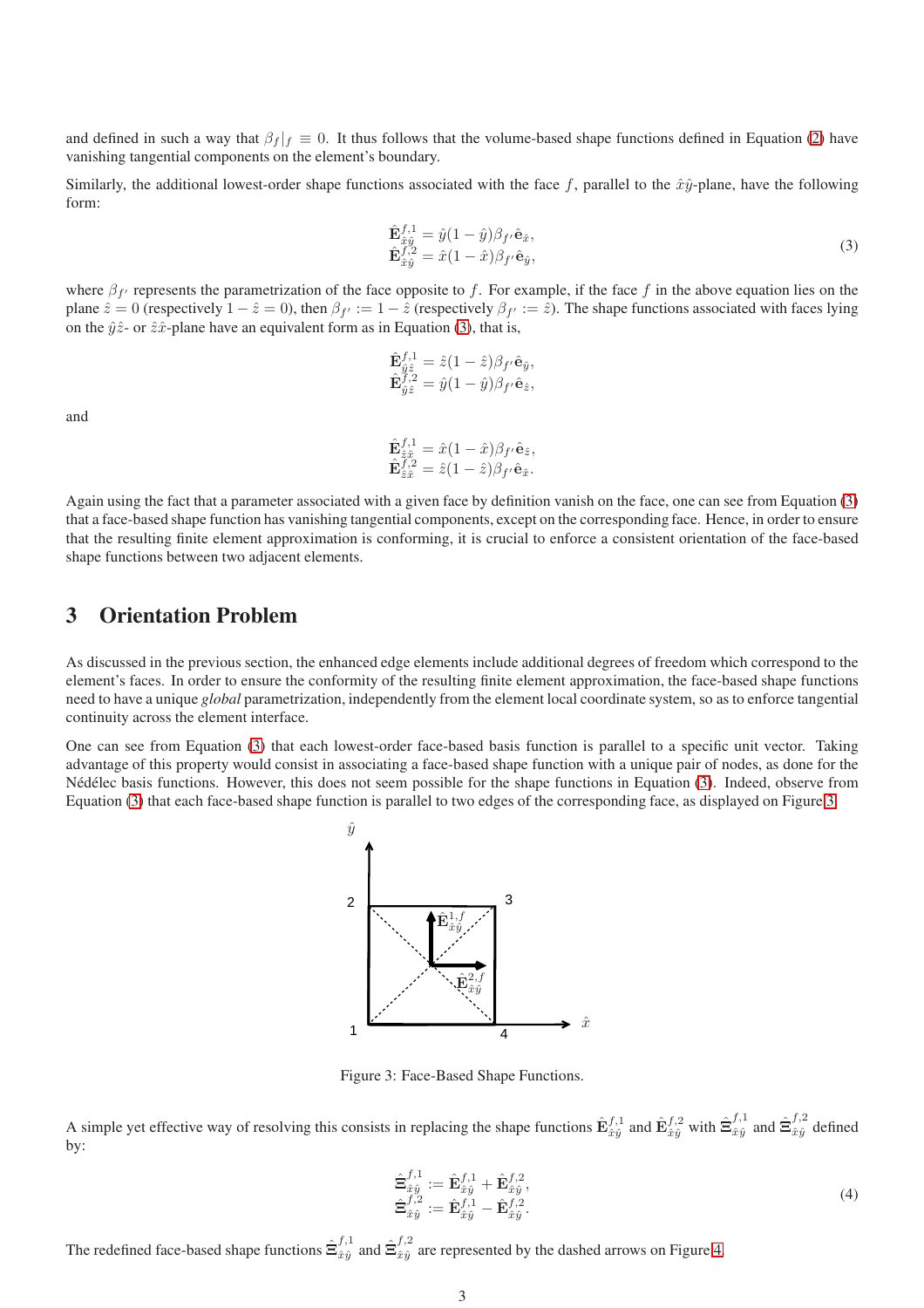

<span id="page-3-1"></span>Figure 4: Redefined Face-Based Shape Functions.

As illustrated on Figure [4,](#page-3-1) making use of the functions defined in Equation [\(4\)](#page-2-3) yields a very natural one-to-one correspondence between the face-based shape functions and the face diagonals and thus the pairs of their endpoints, thereby facilitating the assembly of the face-based degrees of freedom. This approach also has the advantage of providing a consistency of implementation, which facilitates the integration of the enhanced edge elements with the Nédélec elements in the lowest-order case.

## <span id="page-3-0"></span>4 Results

The improved effectiveness of the enhanced edge basis over the standard Nédélec basis is demonstrated by computing the eigenvalues of a simple rectangular cavity formulated as follows:

$$
\nabla \times \nabla \times \mathbf{E} = \omega^2 \mathbf{E} \quad \text{in } \Omega, \n\mathbf{E} \times \mathbf{n} = \mathbf{0} \quad \text{on } \partial \Omega,
$$

where  $\Omega := [0, 1/\sqrt[3]{10}]^3$  is the domain,  $\partial\Omega$  denotes the boundary of the domain, and E represents the electric field. It is well-known that the eigenvalues which correspond to the above problem are given by

$$
\omega_{k,\ell,m} = \frac{\pi}{\sqrt[3]{10}} \sqrt{k^2 + \ell^2 + m^2}, \quad k,\ell,m \in \mathbb{Z}_0^+.
$$
 (5)

The solution error is measured as the relative error in the frequency of the calculated modes. For the sake of clarity, three nontrivial modes have been selected in the numerical results presented in this section. More precisely, Mode 1, Mode 2 and Mode 3 respectively correspond to  $\omega_{1,1,0}, \omega_{1,1,1}$  and  $\omega_{2,1,1}$ .

Using an affine mesh of rectangular shape produces the results displayed in Table [1](#page-3-2) and Table [2](#page-3-3) below, where h and N respectively denote the element size and the number of elements, and the computational time is measured in seconds:

| h' | N <sub>1</sub> |  | $dof$ time Error I Error 2 Error 3                                                                                     |  |
|----|----------------|--|------------------------------------------------------------------------------------------------------------------------|--|
|    |                |  | $1000$   10830   2   6.73e-6   4.07e-3   7.79e-3                                                                       |  |
|    |                |  | $\begin{array}{ c c c c c c c c c c c } \hline 0.5 & 8000 & 91260 & 20 & 4.22 & e & 1.03 & e & 3 \ \hline \end{array}$ |  |
|    |                |  | $\boxed{0.25}$ 64000 748920 322 2.64e-8 2.57e-4 5.12e-4                                                                |  |

Table 1: Relative Frequency Error with Enhanced Elements on the Uniform Mesh.

<span id="page-3-2"></span>

|             |      |                                         | dof time Error Error Error Error 3         |  |
|-------------|------|-----------------------------------------|--------------------------------------------|--|
|             | 1000 | 2430                                    | $1 \mid 4.12e-3 \mid 4.12e-3 \mid 1.24e-2$ |  |
| $0.5 \perp$ |      | 8000 21660                              | 6   1.03e-3   1.03e-3   3.09e-3            |  |
|             |      | $\mid 0.25 \mid 64000 \mid 182520 \mid$ | 74 2.57e-4 2.57e-4 7.71e-4                 |  |

<span id="page-3-3"></span>Table 2: Relative Frequency Error with Nédélec Elements on the Uniform Mesh.

The convergence order is illustrated in Figure [5,](#page-4-0) where the thicker lines correspond to the enhanced edge elements.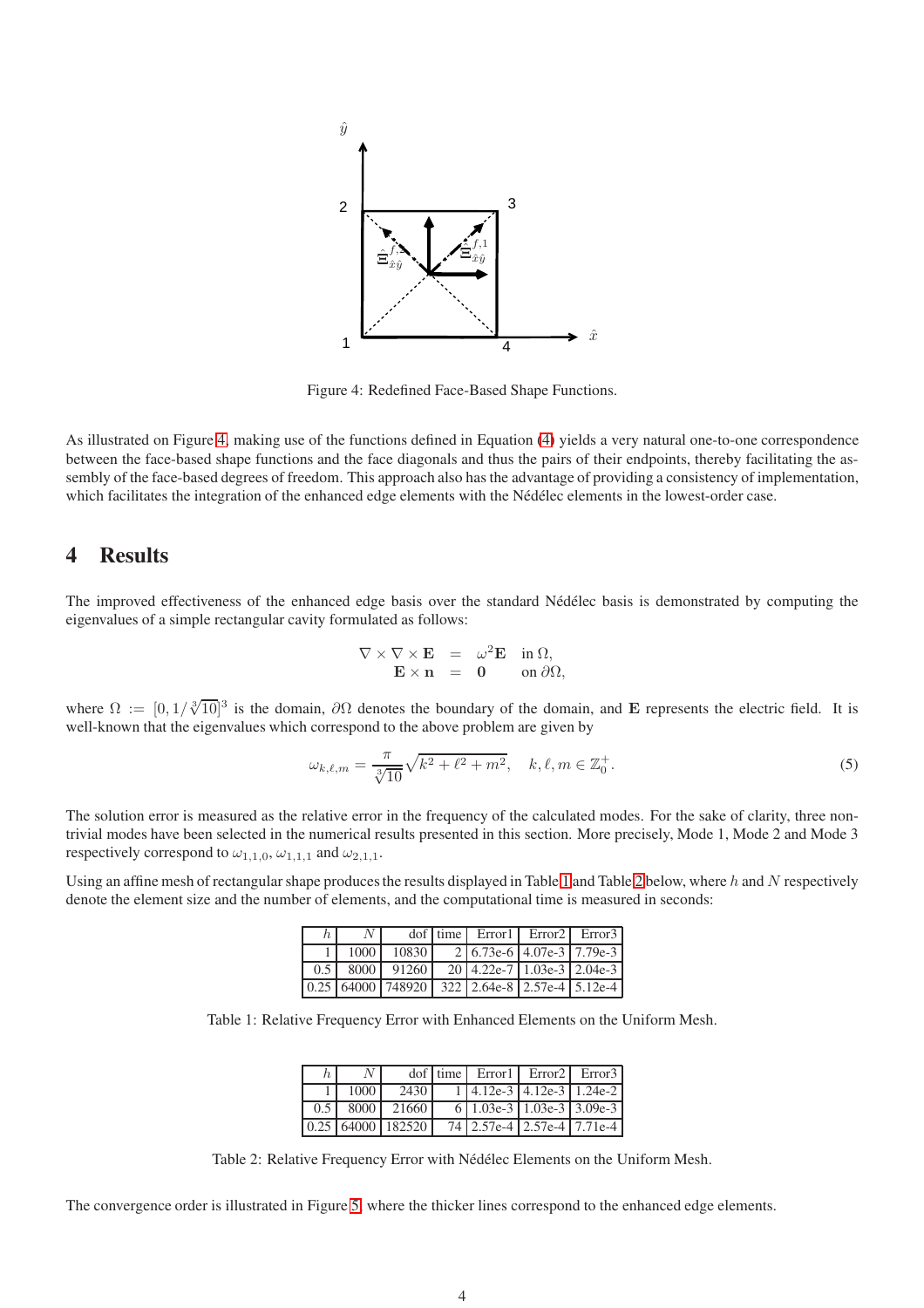

<span id="page-4-0"></span>Figure 5: Using a Rectangular Mesh.

Although Mode 1 converges as  $O(h^4)$  with the enhanced elements, the other modes yield the expected convergence rate, when using either the enhanced or the Nédélec elements. In particular, the curves produced by the Nédélec elements for Mode 2 and Mode 3 are hidden behind those obtained using the enhanced edge elements. It is more efficient to use Nédélec elements on affine meshes because they produce fewer degrees of freedom.



<span id="page-4-1"></span>Figure 6: Non-Affine Mesh.

Using the non-affine mesh given in Figure [6](#page-4-1) produces the results summarized in Table [3](#page-4-2) and Table [4:](#page-4-3)

| $h^+$        | $\overline{N}$ l |                                                   | $dof$ time Error l Error 2 Error 3 |  |
|--------------|------------------|---------------------------------------------------|------------------------------------|--|
| 2.5          | 24 <sup>1</sup>  |                                                   | 272 0.3 1.16e-3 1.12e-2 1.40e-2    |  |
| 1.25         | 192              |                                                   | 2240 0.9 3.21e-4 2.79e-3 4.37e-3   |  |
|              | $0.625$ 1536     |                                                   | 18176 2.74 8.23e-5 6.98e-4 2.00e-3 |  |
| 0.3125 12288 |                  |                                                   | 146432 18 2.07e-5 1.75e-4 2.75e-4  |  |
|              |                  | 0.15625 98304 1175552 240 5.19e-6 4.37e-5 6.87e-5 |                                    |  |

Table 3: Relative Frequency Error with Enhanced Elements on the Non-Affine Mesh.

<span id="page-4-2"></span>

| h.                                                | $N_{\rm}$    |  | dof time Error Error Error 2 Error 3 |  |
|---------------------------------------------------|--------------|--|--------------------------------------|--|
| 2.5                                               | 24           |  | $186$ 0.2 2.41e-2 2.62e-2 6.19e-2    |  |
| 1.25                                              | 192          |  | 544 0.8 1.14e-2 1.28e-2 1.82e-2      |  |
| 0.625                                             | 1536         |  | 4480 1.29 8.18e-3 1.03e-2 1.35e-2    |  |
|                                                   | 0.3125 12288 |  | 36352 6.5 7.38e-3 9.69e-3 1.23e-2    |  |
| 0.15625 98304 292864 58.1 7.18e-3 9.53e-3 1.19e-2 |              |  |                                      |  |

<span id="page-4-3"></span>Table 4: Relative Frequency Error with Nédélec Elements on the Non-Affine Mesh.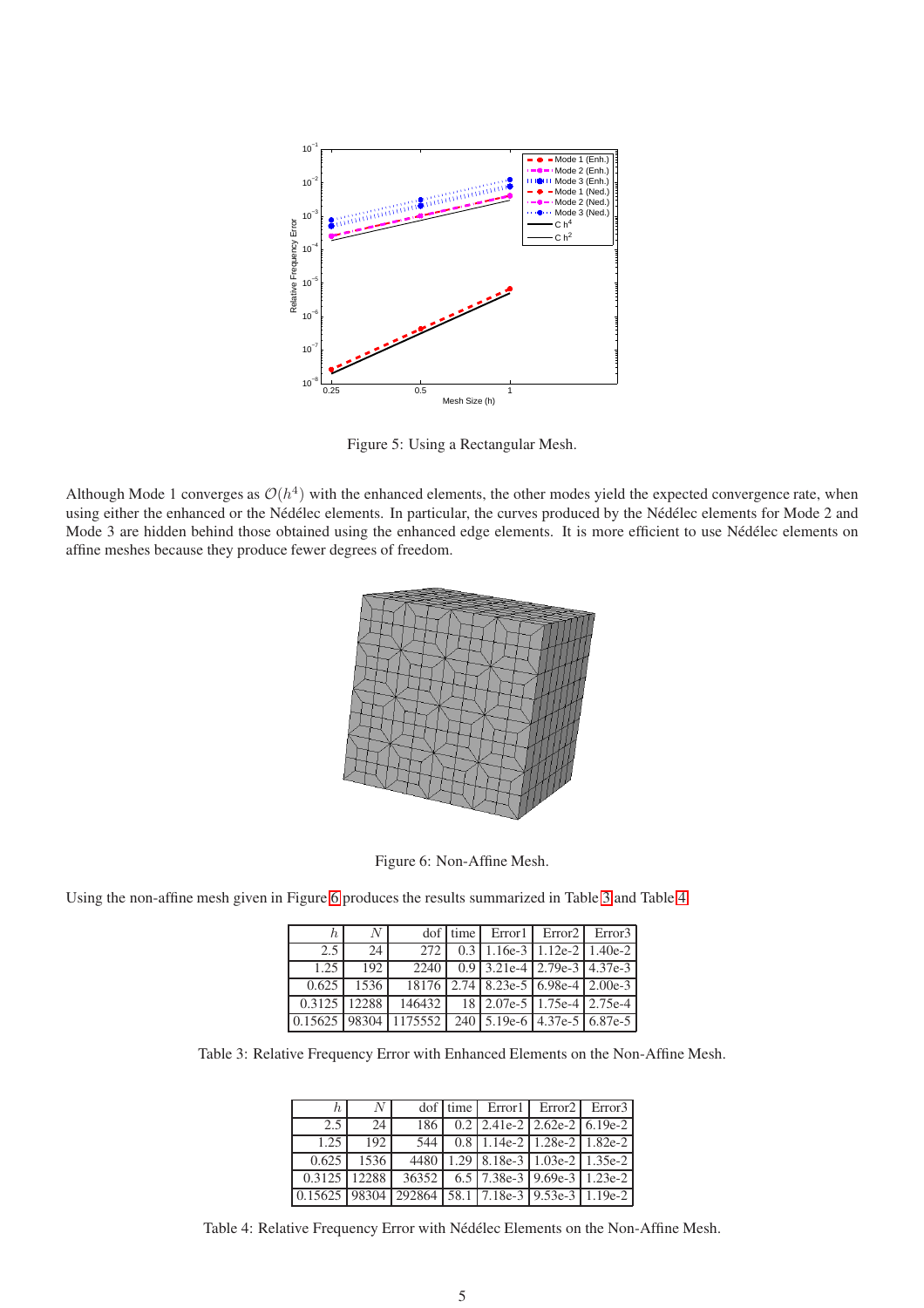The variation of the error as a function of the mesh size is illustrated on Figure [7:](#page-5-7)



<span id="page-5-7"></span>Figure 7: Using a Non-Affine Mesh.

As predicted, Figure 3 shows that the enhanced elements provide a  $O(h^2)$  convergence rate on the non-affine mesh. Figure [7](#page-5-7) illustrates the limitations of the Nédélec elements on non-affine meshes. As shown in Table [4,](#page-4-3) refining the mesh brings no significant improvement on the accuracy produced by the Nédélec elements on the non-affine mesh. Thus, we observe that, on the non-affine mesh, the enhanced edge elements give improved accuracy and faster results, using significantly less degrees of freedom.

## <span id="page-5-6"></span>5 Conclusion

The enhanced edge elements are specifically designed to optimize the accuracy of the finite element solution on non-affine meshes. This optimization comes with the cost of additional degrees of freedom at the element-level. The bulk of the new degrees of freedom is however shared between adjacent elements. When using affine meshes, it is more efficient to use Nédélec elements, as the inclusion of the additional degrees of freedom has virtually no effect on the produced accuracy. However, on non-affine meshes, the enhanced elements perform significantly better than the Nédélec elements, producing faster and more accurate results for comparable number of degrees of freedom.

#### Acknowledgements

This work was supported through the short Knowledge Transfer Partnership (sKTP) programme which is led by the Technology Strategy Board (TSB).

## <span id="page-5-4"></span>References

- <span id="page-5-1"></span>[1] "Cobham Technical Services Vector Fields Software". <http://www.operaFEA.com>.
- <span id="page-5-3"></span>[2] D. Arnold, D. Boffi, and R. Falk. Quadrilateral H(div) finite elements. *SIAM J. Numer. Anal.*, 42:2429–2451, 2005.
- <span id="page-5-5"></span>[3] M. Bergot and M. Duruflé. High-order optimal edge elements for pyramids, prisms and hexahedra. *J. COMPUT PHYS*, 232:189–213, 2013.
- <span id="page-5-2"></span>[4] D. Boffi, P. Fernandes, L. Gastaldi, and I. Perugia. Computationals models of electromagnetic resonators: Analysis of edge element approximation. *SIAM J. Numer. Anal.*, 36:1264–1290, 1999.
- <span id="page-5-0"></span>[5] D. Boffi, F. Kikushi, and S. Schöberl. Edge element computation of Maxwell's eigenvalues on general quadrilateral meshes. *Math. Mod. Meth. Appl. Sci.*, 16:265–273, 2006.
- [6] F. Brezzi and M. Fortin. Mixed and hybrid finite element methods. *Springer Ser. Comput. Math.*, 15, 1991.